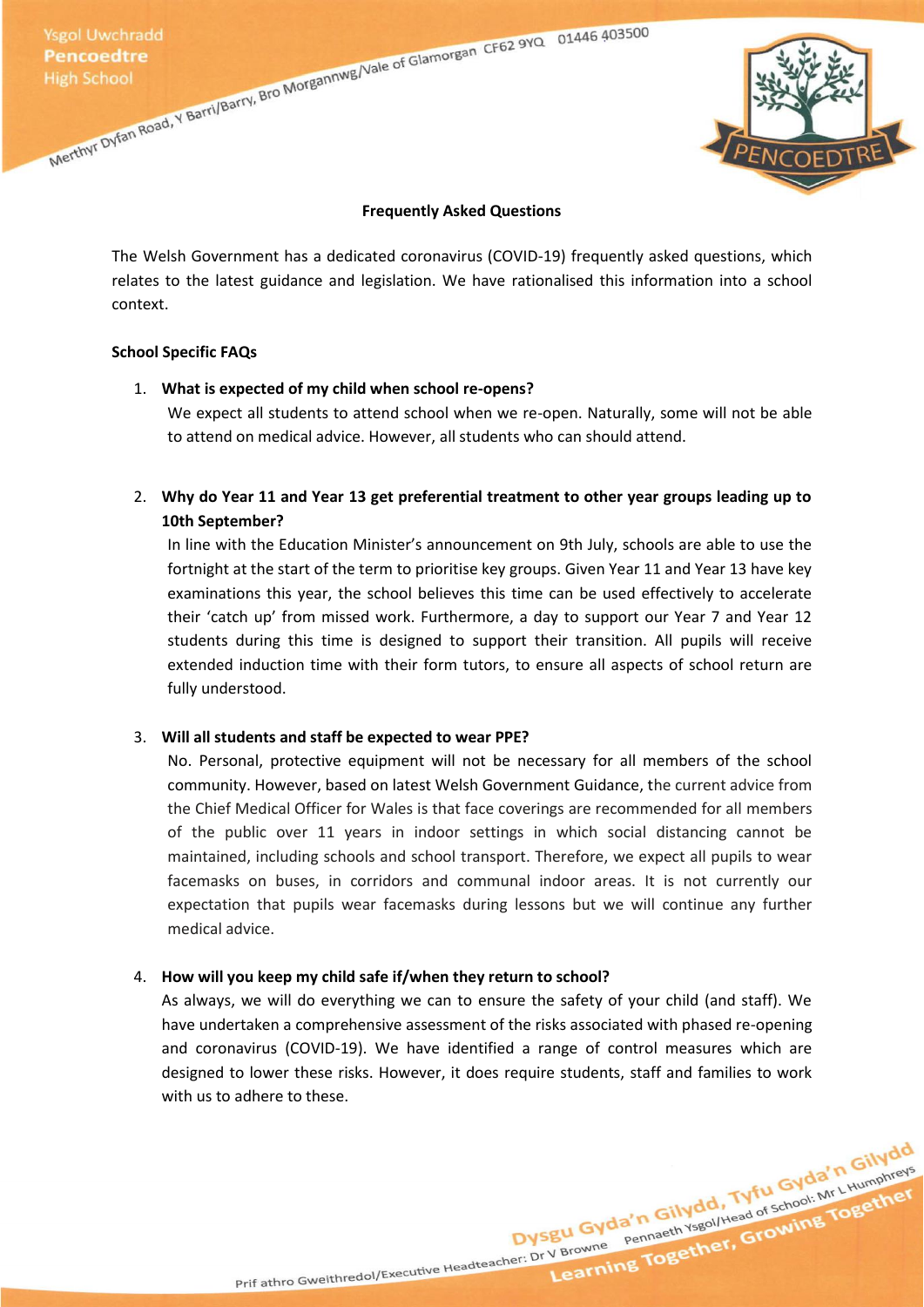

5. **My child receives a free school meal. Will they still be fed when they return?**

Parents/carers of students who currently receive a free school meal have been receiving money debited directly into their specified bank accounts. While the local authority continues to do this, the school will not be issuing meals to these students without charge. However, as soon as this scheme ceases, the issuing of free school meals will resume as normal.

6. **How will the school ensure my child catches up on the missed learning? How will the school support those students who have not been as engaged with online learning?**

At GCSE and AS/A2, the WJEC have been consulting on proposed changes specifications. Therefore, we will review and re-assess the situation once a decision has been made. However, as a result of high quality teaching, we are confident that students will be able to catch up on their missed learning providing they show their usual commitment and positive approach.

The Education Minister announced on 9th July that funding will be made available to schools to support accelerated learning for identified groups of students. This will include those students who have not engaged with online learning during the period of lockdown. While it is too early to share our plans with this yet, we do know that our 'recovery' curriculum is designed to strengthen literacy and numeracy skills to facilitate access to the broader curriculum. Coupled with highly 19 effective teaching from our staff, we are confident our students will be able to make the necessary progress.

## 7. **My child has a special educational need. How will they be supported in September?**

For our students with special educational needs, the Inclusion Department with continue to work hard with you to support your child with their learning. Teaching assistants will be deployed as normal in September and be on hand to offer bespoke support. However, should you have a child with an additional learning need and are concerned then please get in touch directly with Ms, Tracy Young Head of Inclusion, via email [TYoung.phs@valelearning.com](mailto:TYoung.phs@valelearning.com)

## 8. **What if another child misbehaves and doesn't take the safety of others seriously?**

During the first phase of increased operations, all of our students demonstrated a calm, measured and respectful approach to learning. This is one of the main reasons why it was such a successful period. However, as you will know, in order to ensure the safety and wellbeing of students and staff, everyone at school needs to take responsibility. We will continue to expect everyone to show mutual respect and empathy to each other in order to keep everyone safe.

Where a student has sustained difficulty understanding and/or fails to follow social distancing<br> $\frac{1}{100}$  and  $\frac{1}{100}$  and  $\frac{1}{100}$  and  $\frac{1}{100}$  and  $\frac{1}{100}$  and  $\frac{1}{100}$  and  $\frac{1}{100}$  and  $\frac{1}{100}$  a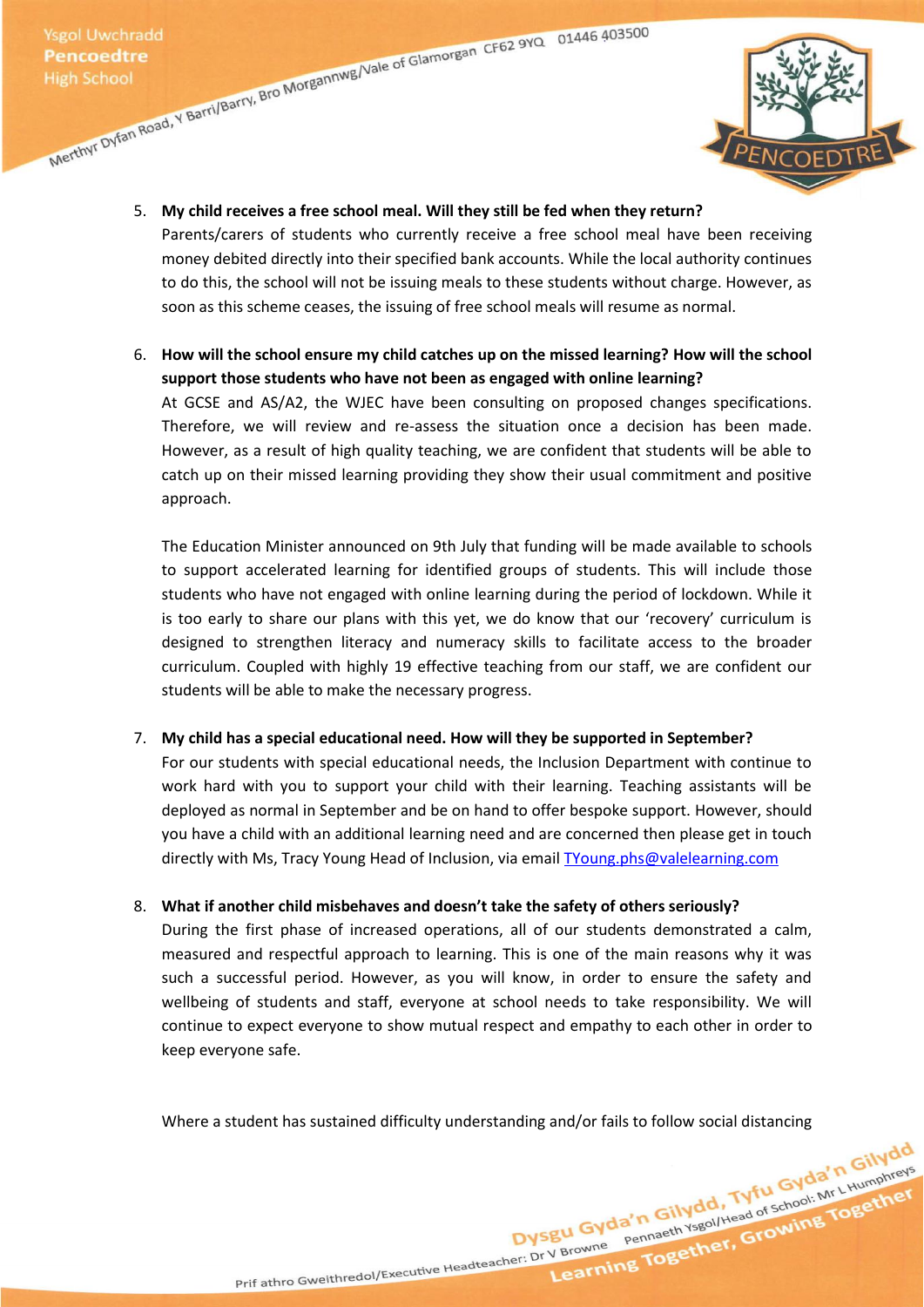

and personal protective procedures, the health and safety of themselves, fellow students and staff will be compromised. The school will follow robustly it 'Behaviour for Learning' policy. We expect parents/carers carefully explain the rationale to students so that this doesn't become a concern. However, we cannot risk the safety of students and/or staff.

9. **Will there still be sets for different subjects, taking into account for 'bubbling' of groups? How will 'bubbles' work for students who have already chosen options?**

In order to re-open in September, the school has had to make a number of compromises. So that we can minimise the risk of social mixing, we have decided to group year groups into 'bubbles', where they will remain largely in the same class with same pupils. For learning purposes, it is appropriate to group students accordingly students can access the learning at their own pace. This will enable teaching staff to meet their needs more fully. It is designed to keep a person (students and staff) safe, which are the underlying principles of our return to full operations.

In line with the Welsh Government guidance, there will be occasions where mixing between students is unavoidable. Therefore, by setting year group 'bubbles' this will support this. At GCSE, groups are already taught by ability and therefore, we acknowledge that there will be some movement around the school site to access specialist teaching and/or classrooms.

#### 10. **Why will I not be allowed on to the school site?**

At the time of writing, the current guidance suggests the school should limit the number of people all members of the community should come into contact with. Therefore, in line with this guidance, and with the extent of building works being carried out, coupled with modifications to staff parking mean that with the exception of school staff, the services for vulnerable students, the school buses and some construction traffic, no other vehicles will be permitted to drive on to the school site and this restriction includes parents dropping off children for school which must now take place off the school site.

Also, From September, we will be able to meet with parents on the school site**.** Social distancing and hand sanitising will be in place in our reception area. **Please note that parents will only be able to come onto the school site for a pre-arranged appointment.**

11. **Are all students expected to bring belongings with them, such as pens, books etc. If so, do they keep them on their possession throughout the day?**

Yes. Students should bring their pens and equipment with them. They will be responsible for keeping their personal belongings with them. There will be an opportunity for staff to mark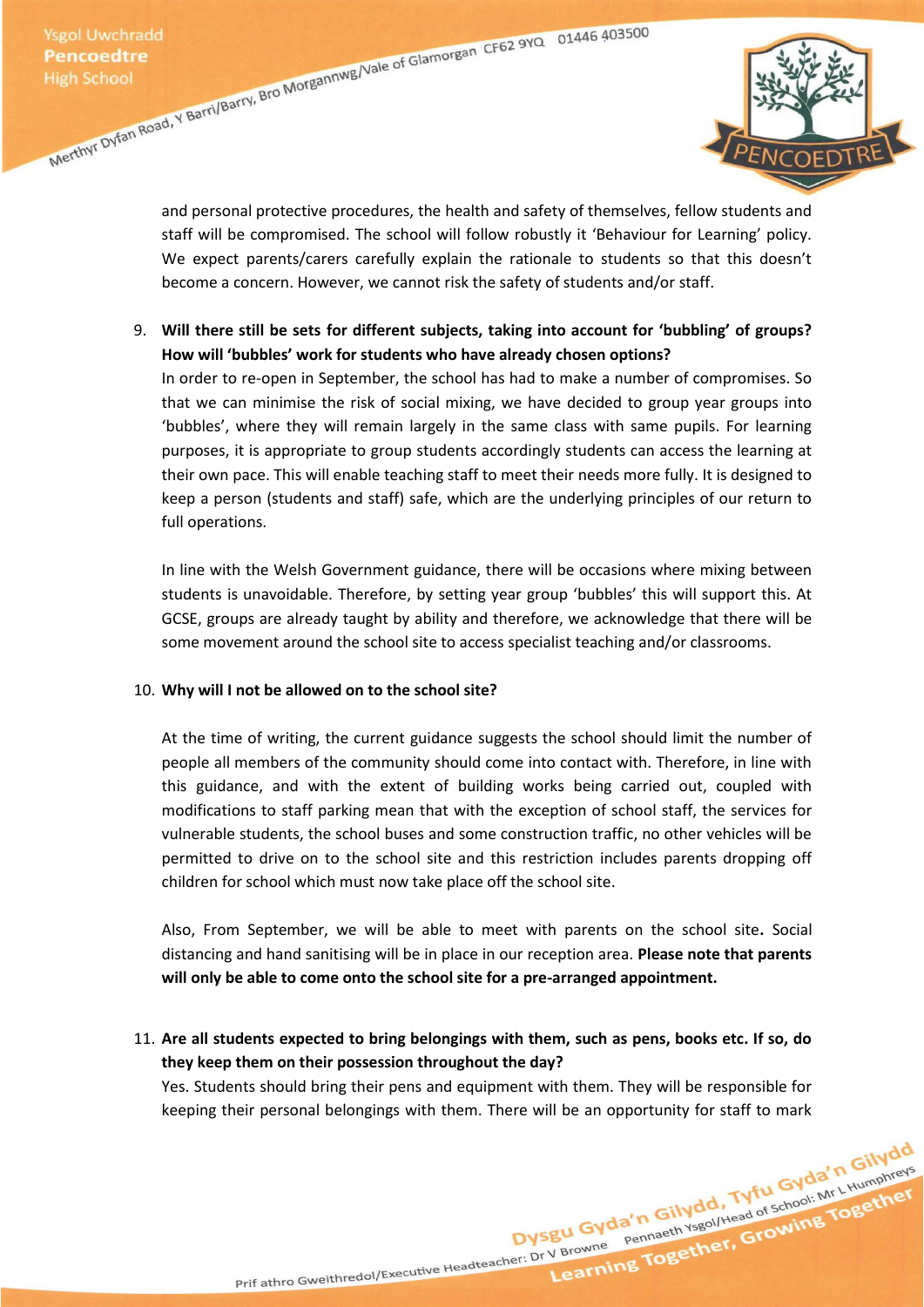

exercise books etc. However, in the first instance there will be greater emphasis on verbal feedback and self-assessment to lower the risk of transmission.

# 12. **Will our students be studying the full curriculum on return or will emphasis still be on core subjects?**

The school will always support a broad and balanced curriculum. Therefore, we will continue to offer our subjects as normal. However, English and Mathematics represent foundation knowledge and understanding which supports wider learning.

## 13. **Why does the school want to reinstate school uniform?**

A school uniform helps play a valuable role in contributing to the ethos of the school and sets the appropriate tone. From September, the school will revert to its usual uniform expectations. We ask parents to support us fully with this. Uniforms will not be required to be cleaned any more often than usual, nor do they need to be cleaned using methods which are different from normal.

# 14. **Will lunchtime and after school sports clubs be reintroduced? Will external staff, such as peripatetic music teachers be able to offer session?**

Fixtures against other schools is not likely in the near future. Also, contact sports will not be permitted until the science and medical advice indicates it is safe to do so. However, after the initial reintroduction process, our PE staff will seek to offer these where it is possible and safe to do so. Similarly, the school will work with the local authority and providers to offer peripatetic sessions where possible. However, owing to the risks associated, there may need to be a reduced offer available.

## 15. **Can we expect examination timetables to change for GCSE and A Level next year?**

In England, there have been discussions around a potential change to the dates for examinations in the summer 2021 series. If this is announced then it is likely that Wales will approach this in a similar way. However, to date there has been no announcement. There will be an opportunity for entry to linear mathematics in November for Year 11 students. The school will assess suitability for this, early at the start of the term.

# 16. **If there is a possibility of a second wave which caused forced partial or full closure, what will distance learning look like from September?**

Staff have received a significant amount of training during the period of time from 29th June until the end of the summer term. In addition, the school has made changes to its infrastructure to facilitate high quality distance learning. We are currently developing 'PHS Online Academy' that will support your child if this situation occurs.<br>Tuful Gyda'n Gilydd<br>Tuful Gyda'n Gilwel<sup>s</sup>